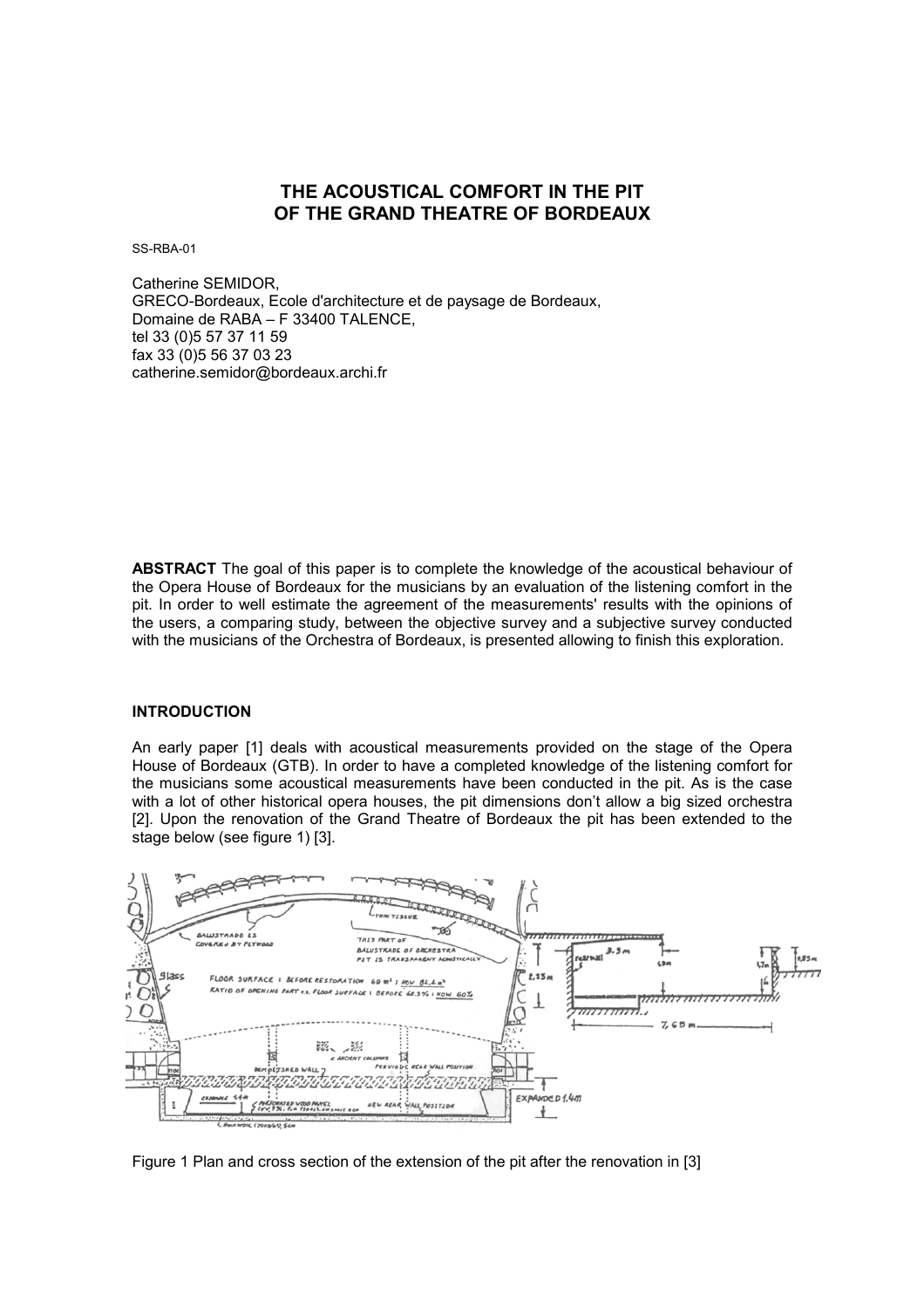In spite of this change, limited by the presence of the metal curtain retaining wall, the about 80 m2 area doesn't allow groups of more than 65 till 69 musicians. Besides, the patrimonial nature of this theatre forbids any enlargement towards the pit in the direction of the auditorium seats, as it has to be kept in it's original state. So the artistic orchestra management has an Italianlike theatre at it's disposal with a flytower that by the presence of real groundfloor stages and flies permits numerous staging effects, but is only able to plan large scale operas by reducing the number of musicians a stand.

## **ACOUSTICAL SURVEY**

#### **Measurements**

In order to evaluate the listening comfort for the musicians in the pit, some acoustical measurements were conducted and the results were compared with the optimum values. The objective criteria measured by a MLS system are the Reverberation Time RT60, Clarity C80 and 'Ease for Ensemble' ST1 defined by A.C. Gade [4] as:

ST1 = 10 log 
$$
\int_{0}^{\frac{\pi}{20ms}} \frac{\rho^2(t)dt}{\int_{0}^{\frac{\pi}{20ms}}t^2(t)dt}
$$
 (dB)

which optimum value is  $-12$  dB  $\pm$  1 dB.

The positions of the selected sound source point (SSP) correspond to the usual position of strings (Violin 1) (S1), cello (S2), wood winds (S3) and percussion instruments (S4). The receiver points are sometimes a SSP (V1 = S1, C1 = S2, B1 = S3, P1 = S4) or representing other groups of players: Violin 2 (V2), double-basses (Cb1 and Cb2), alto (A1), conductor's position (E1), singer on the stage (Sc1). All the points are drawn on Figure 2. During the measurements the pit was only occupied with chairs and music stands. In order to have reference data, measurements are carried out on two points in the audience area at the ground floor (M2) and at the gods (A14) [5].



Figure 2 Positions of the source points and the receiver points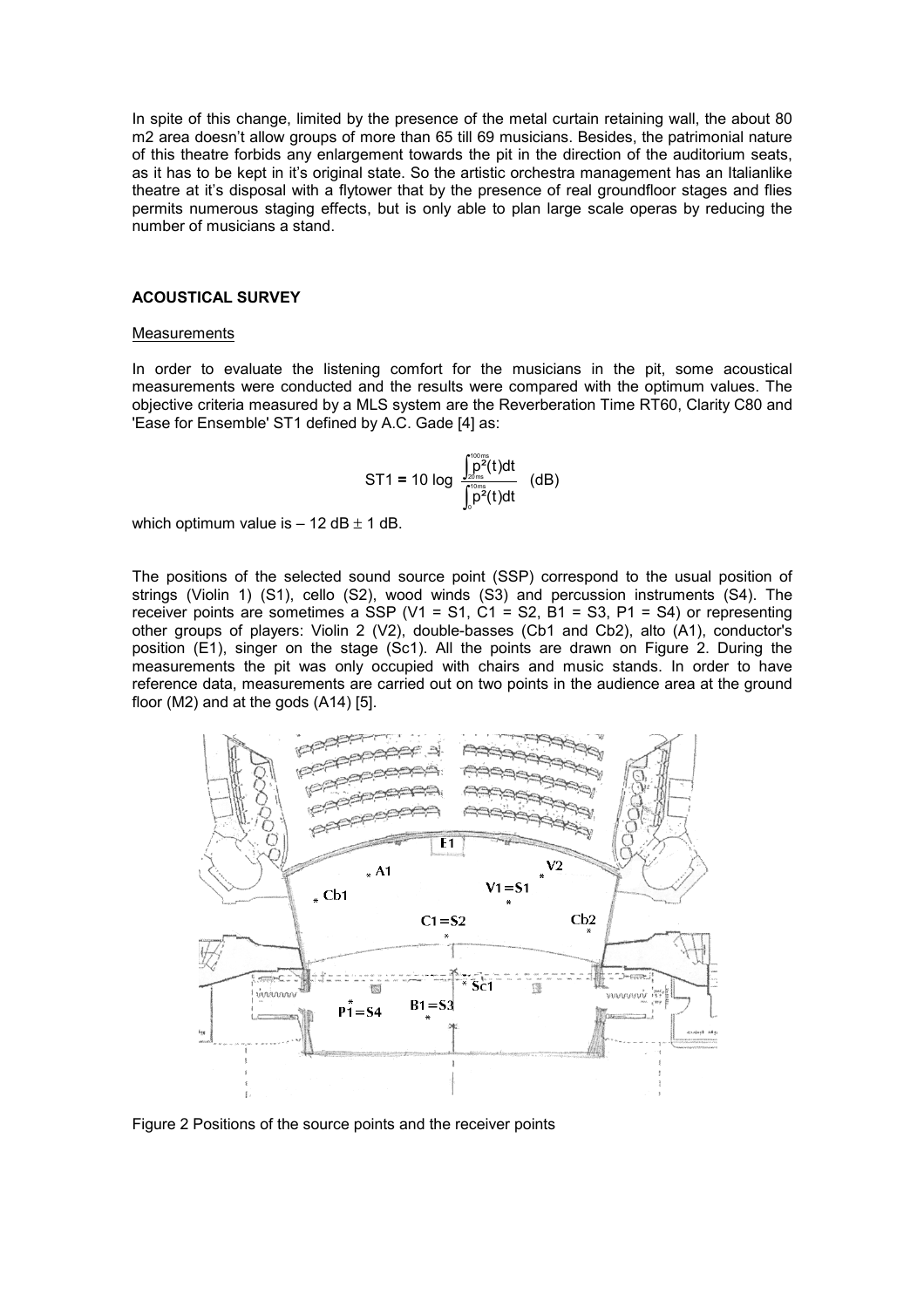#### Analysis of the Results

In equal conditions (open pit and open stage), we measured on the two reference points (M2 and A14) in the auditorium the same values of reverberation as before [4]. As we can notice in the following graphs (figure 3) the RT60 in the pit presents relatively weak values due to the presence of the tissue covering and the masking perforated plate of mineral wool at the underside of the proscenium and the back wall. If we compare the measure of RT60 between a point in the pit and a point on the stage we put in evidence the difference in acoustic quality between the auditorium and the pit (figure 4).



Figure 3 TR60 curves with the source on the S4 position



Figure 4 Comparison of RT60 curves with receiver points in the pit (P1) and on the stage (Sc1)

The measure of the ST1 allows to evaluate the listening conditions of the musicians ; in order to be satisfying they oughtn't be superior to 11dB. The following curves show to which point the listening conditions are dissatisfying, no matter the position of the source (figures 5,6,7).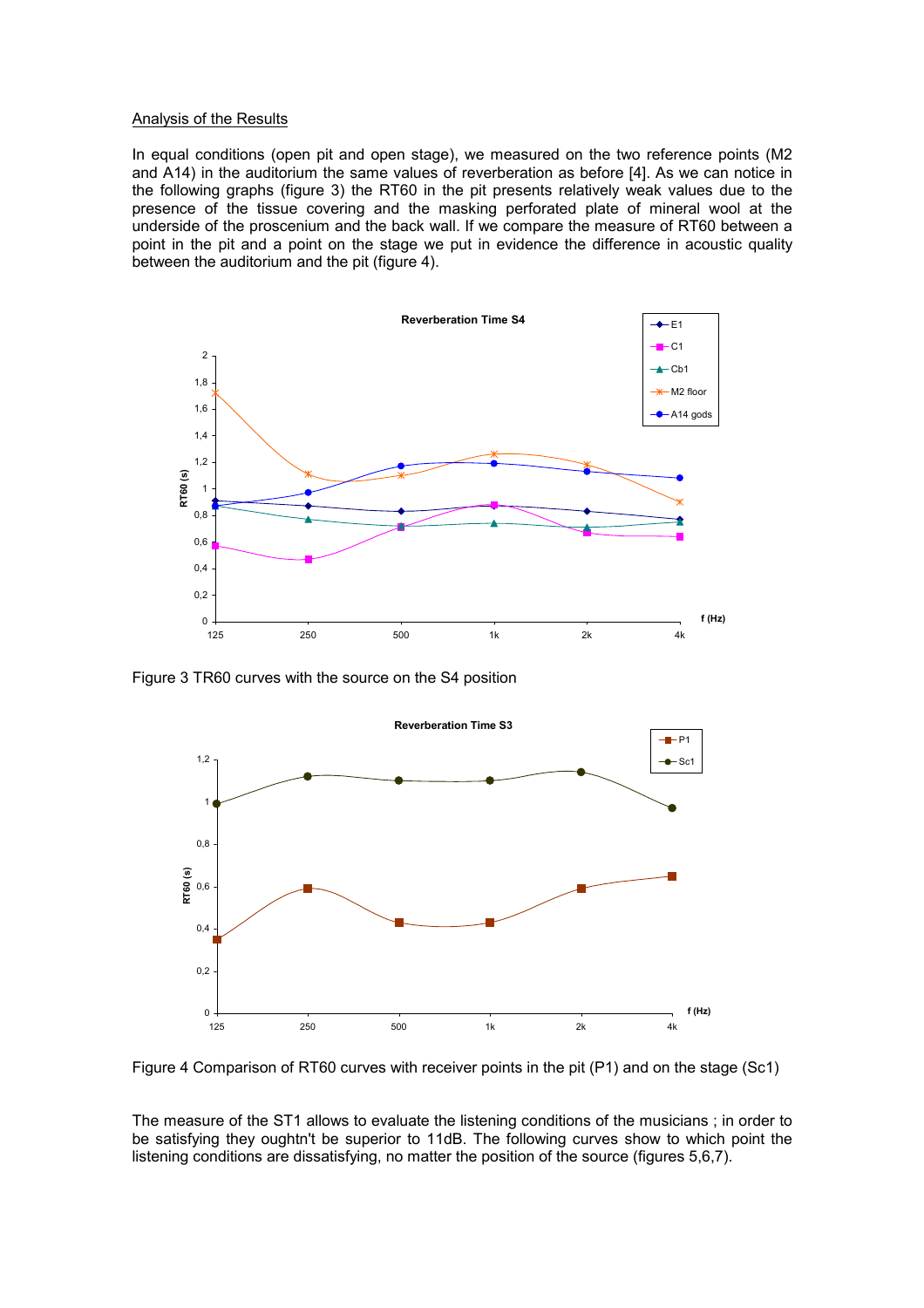**Ease for ensemble S1**



Figure 5 ST1 values for sound source position S1



Figure 6 ST1 values for sound source position S2



Figure 7 ST1 values for sound source position S4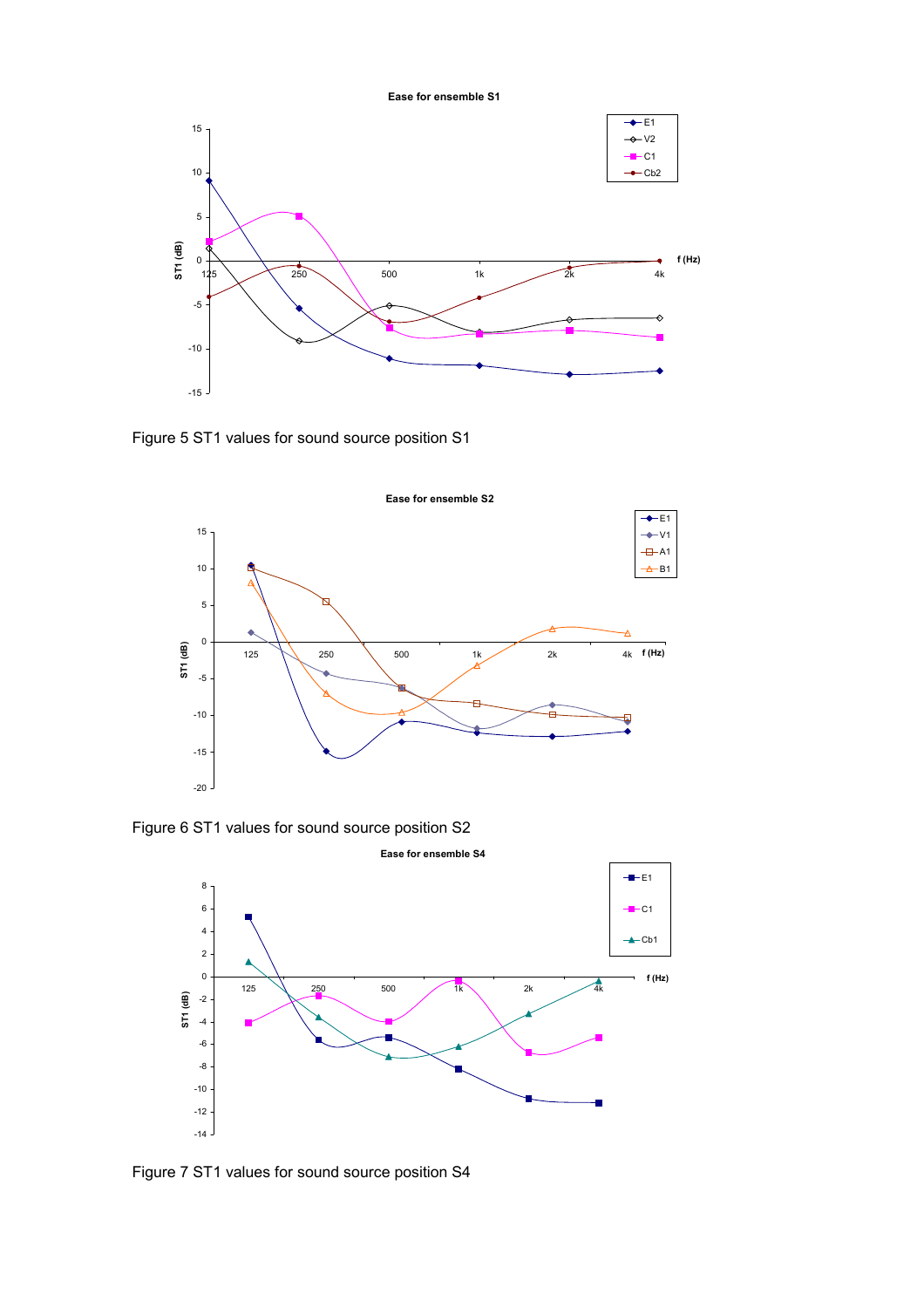The values of Clarity 80 (figure 8) are in accordance to the RT60' ones. That confirms the relatively dry acoustics of the GTB which is a hall well adapted to opera performances.



Figure 8 C80 values for the source position on S4

# **INTERVIEWS WITH THE MUSICIANS**

## Questionnaire

Like in other studies [6], [7] we were curious to know the opinion of the musicians of the ONBA (Orchestra National Bordeaux Aquitaine) on their playing conditions in the GTB pit. It particularly interested us to know whether :

-the performers can hear themselves,

- -they can hear each other,
- -they can hear the singers on the stage
- -they have the impression that the audience listening/sound quality is good,
- -the frequency balance is respected,
- -they are not disturbed by the sound level of the other musicians.

Based on these questions we made a questionnaire which we distributed among the musicians during the performance of Richard Wagner's « Phantom ship ». All the stands and the whole pit were occupied. They could make a choice between 4 answers : not at all, a little, quite good, entirely.

#### Analysis of the Answers

All musicians, but the string stands in particular, are generally disturbed by the wind instruments (brass and wood) and the percussion, notably when they play fortissimo. All were equally disturbed by their own sound.

They all agree that the sound attack seems pure (60% quite good and 40% entirely). On the whole they are not disturbed by other noises (equipment like ventilation, technicians, audience, outdoor noises) during the performance.